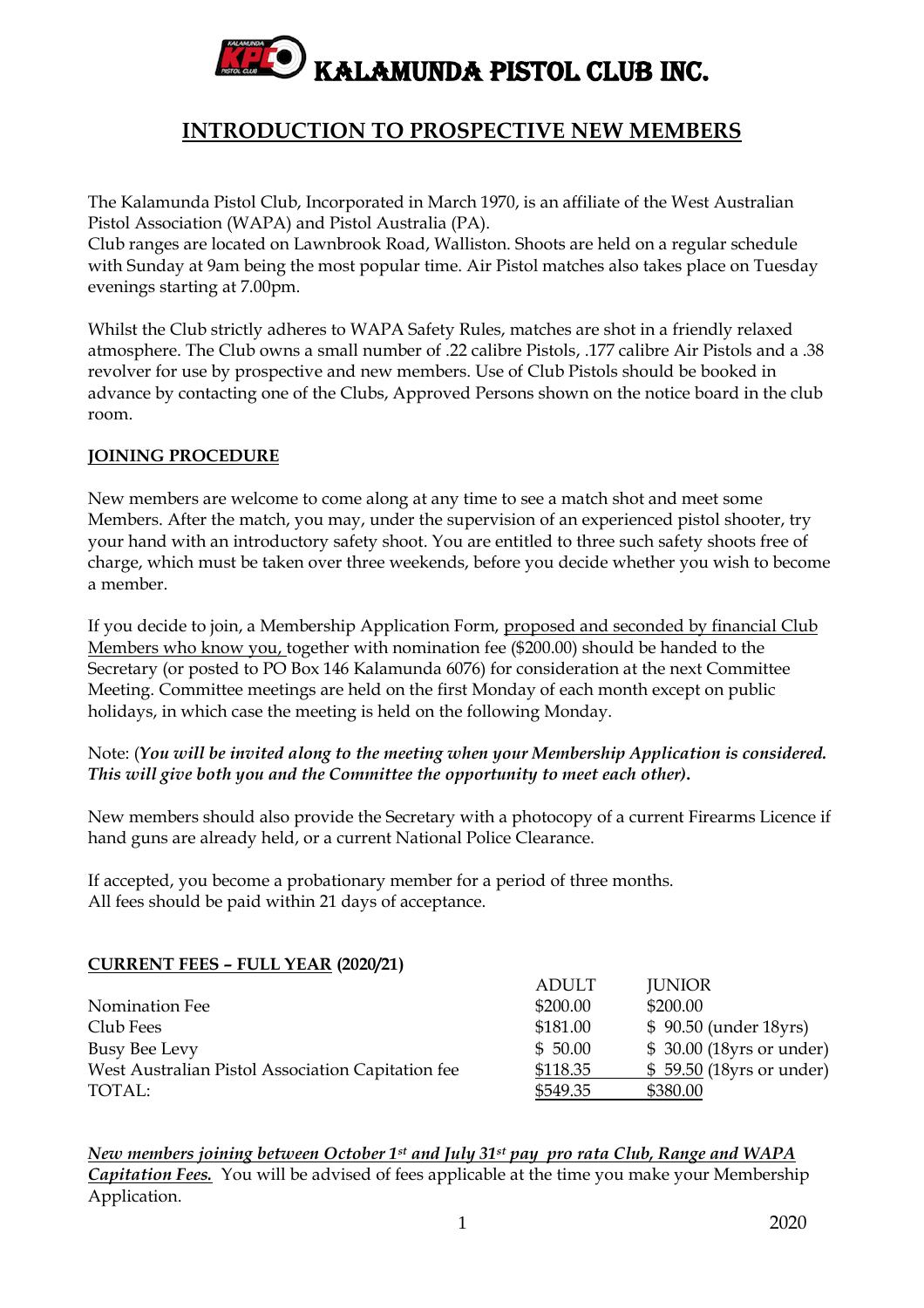The Nomination Fee is payable once only, and includes any dependant family member who may wish to join the Club at a later date and resides at the same address as the Principal Member. The Spouse or Partner of the Principal Member, who resides at the same address of the Principal Member, will receive a discount of 50% off Club fees only.

Dependant children of the Principal Member, under the age of 18 will pay only 50% of the Club and Range fees. Membership fees are renewable on the 1st of August each year.

## **WHAT IS REQUIRED OF MEMBERS?**

Members are expected to familiarise themselves with, and adhere to, the Club Constitution, WAPA, ISSF and PA rules. The Club Captains and Range Officers have charge of all ranges and are responsible for the safe conduct of matches. They have the authority to instruct and direct you regarding Match Rules and Range Protocol and general safety. You must comply with their instructions and directions.

If you don't understand any rules or match procedures, ask, you will find other members happy to explain.

Members are encouraged to actively participate in competitive shooting on a regular basis (there are minimum participation requirements by law). The more often you compete the more competitive you will become and the greater your satisfaction in competing and justification to own a handgun.

"Busy Bees" are held throughout the year to carry out Range maintenance or improvements; you will be expected to take part or pay a levy for non-attendance.

The active participation in two busy bees through the year will exempt you from the \$50.00 Levy for the following year.

Everyone is expected to assist with keeping the Clubhouse, Toilets and Ranges clean and tidy as a matter of routine; you shouldn't need to be asked to do these tasks.

Do not dig in the sand on the butts for projectiles. Any sand disturbed has to be replaced to maintain range safety standards.

Range Keys are available once you are licensed, to facilitate practice sessions. If you use the range during the week remember to put the flags up before shooting, take them down on completion of your practice session and lock up when you leave.

#### **N.B. Shooting on the outdoor ranges is permitted only between 8am and 6pm.**

# **HOW TO LICENCE YOUR FIRST PISTOL**

All new members are required to complete a training course and be accredited in individual matches **before being allowed to compete in those matches**.

The Club has appointed trainers who are recognised for their expertise in the sport of Pistol Shooting. The trainer will take you through a course of practical and theory sessions.

Once you have successfully completed your training and have gained experience in competition matches and you have been a financial member for a minimum of six months, you may apply to the Club Committee to endorse your application for a licence for your first pistol.